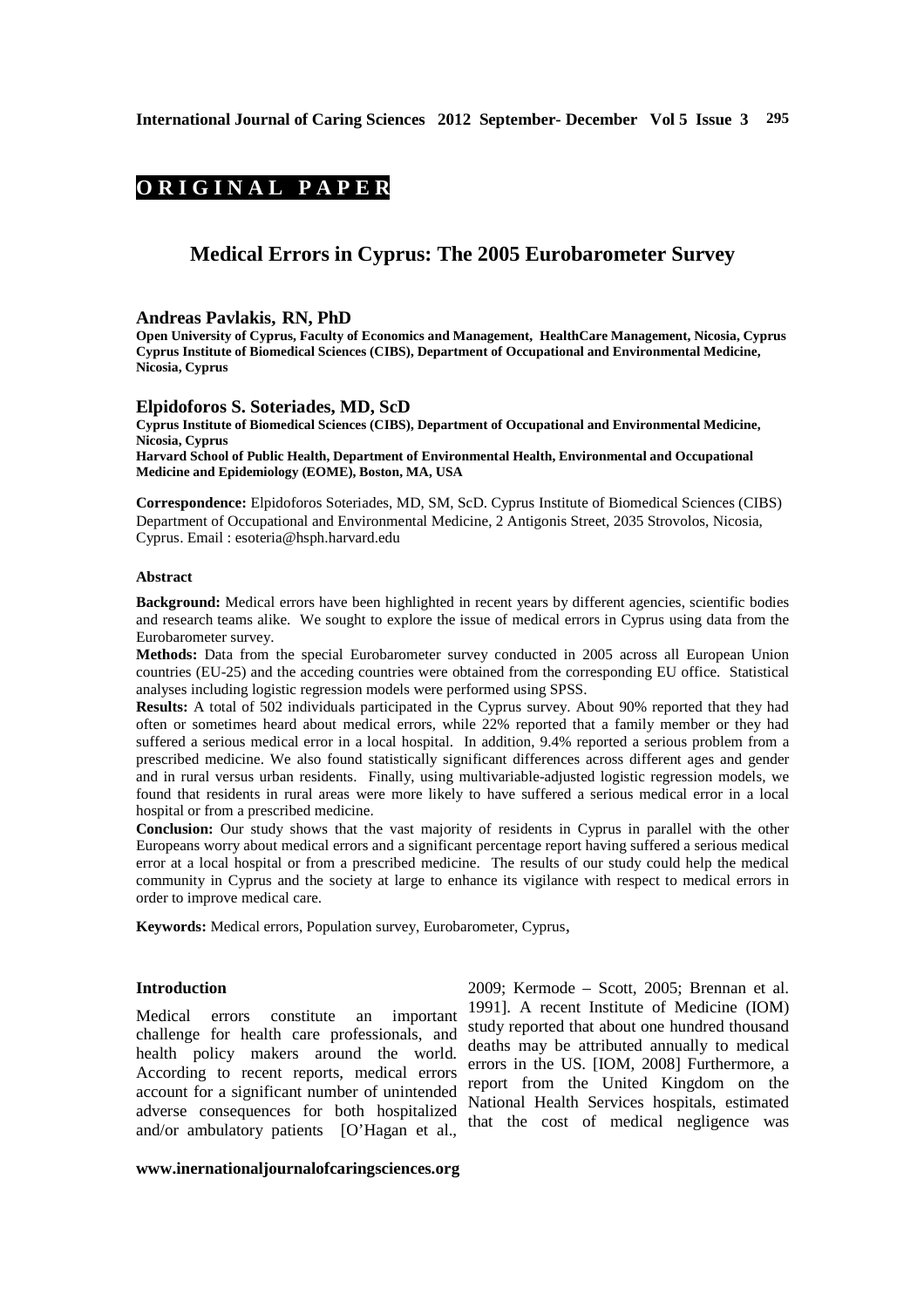Aspden et al., 2008; Fenn et al., 2000].

Health care research and innovation in the past first step towards the above goal. [Ec. Europa, decades have mainly focused on biomedical 2010] interventions based on modern technology The objective of our study was to examine the however error prevention in the health industry knowledge, attitudes, and beliefs on medical remains a relatively new field of research errors as well as explore the experiences [Poon et al.,  $2010$ ; Bates,  $2000$ ]. systems and health policies across the European medical errors in Cyprus. In addition, we Union are becoming more and more compared the results with the corresponding interconnected aiming towards a universal goal findings from the other European Countries. of harmonization across Europe. [White Paper together for Health, 2010]. Such an ambitious goal raises many health policy issues, including The Eurobarometer constitutes a Europeanhealth care quality and prevention of potential wide public opinion surveillance system medical errors. Health care professionals through which, the European Commission perform different interventions on a daily basis evaluates, among others, beliefs and attitudes of with a clear intention to benefit patients Europeans on a broad array of social issues however such procedures may occasionally lead across the European Union member states, to adverse health consequences causing either on a periodic or on an ad-hoc basis, using unintentional harm. Errors in can occur at any a standardized and uniform methodology. The level of medical care (primary, secondary or survey on medical errors constituted a special tertiary) [Dückers et al., 2009], could be Eurobarometer survey requested by the attributed to any category of professionals – physicians, nurses, pharmacists, Protection with an aim to obtain reliable data, paramedics [Ladd, 2010; Lankshear et al., which would inform relevant policy on patient 2008] – and may be associated with any stage safety [Poon et al., 2010]. of the treatment process such as an inappropriate prescription [Bates et al., 1995; Leape et. al., 1995], incorrect or delayed The special survey on medical errors was laboratory results [Otto, 2011], wrong diagnosis and/or improper or inadequate treatment. Furthermore, errors may occur within hospitals or in other health care settings such as as the acceding countries. Survey participants physicians' offices, nursing homes, pharmacies, urgent care centers and care delivered at home, however very little data exist on errors occurring out of hospitals, [Loncarek, 2008] while the recent IOM report indicated that population density based on geographical many errors are likely to occur outside of the regions and the distribution of the population hospital setting.The European Commission with respect to metropolitan, urban, and rural aiming at securing the safety and improving the quality of care for patients in all EU Member States through sharing information and expertise, has taken important steps towards the above goal including the April 2005 "Luxembourg Statement on Patient Safety"

increasing at a rate of 7% yearly during the 90s, national level and the level of health care while the cost of financial compensation for providers [EU, 2005]. However, the problem medical errors was estimated to be more than of medical errors has not been well studied at 400 million pounds in 2003 [NHS, 2004; the EU level in a systematic fashion and the special Eurobarometer on medical errors was a

Health reported in the special Eurobarometer survey on

## **Methods**

health Directorate-General of Health and Consumer

## **Study sample**

conducted in the fall of 2005 and covered the population of 15 years of age or older of all European Union (EU-25) member states as well were selected based on a random multi-stage sampling design. In each country, a number of sampling units was drawn with probability proportional to population size and to areas.

## **Data collection**

providing recommendations at the EU level, the selected sampling units, a starting address was Data collection in Cyprus was performed by the Synovate research group following a standard methodology as described above. In each of the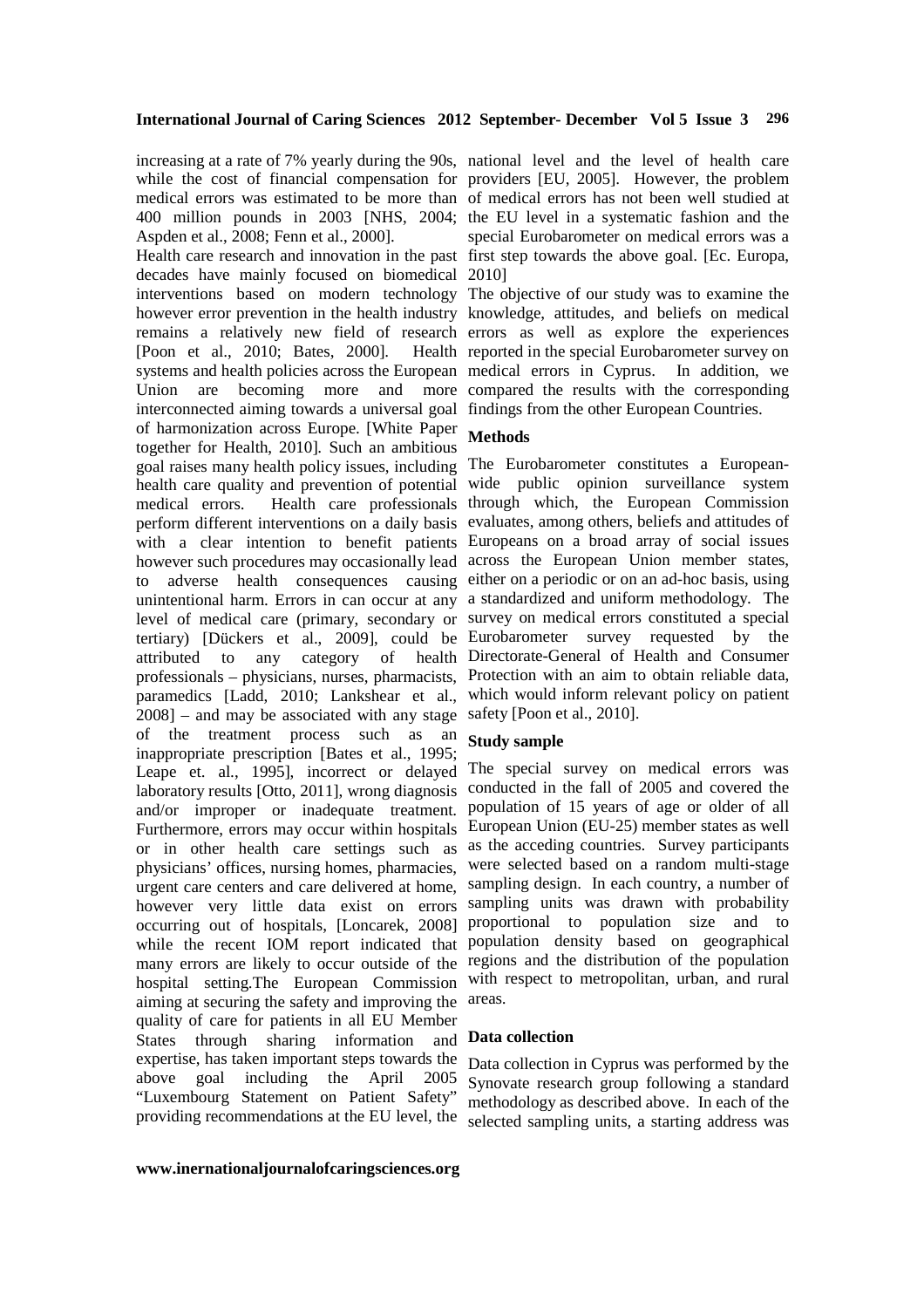drawn at random. Further addresses were evaluate the association between certain selected by standard random-route procedures demographic and population factors and the based on the initial address. In each household, risk of suffering or experiencing a serious the respondent was drawn at random following medical error in a local hospital or from a the closest-birthday rule. All interviews were prescribed medication. The level of statistical conducted face-to-face in people's homes. Data significance was considered a p-value less than were captured using computer assisted personal 0.05 and all tests were two sided. interview (CAPI) technology.

## **Questionnaire**

Data were collected using a standardized Cyprus survey. Forty-three percent were males, questionnaire which included a number of while 13.7% were between 15 – 24 years old, demographic characteristics as well as 21.5% were between 25 – 39 years old, 26.5% additional questions on attitudes of people on were between 40 – 54 years old and 38.2% medical errors and questions on their were 55 or older, respectively. Thirty five experiences with respect to this important percent resided in a rural area, while 65% were problem. For example, the questionnaire from small and medium-size cities. Among examined the general perception on medical responders, 21.5% had household duties, 20.5% errors, the relative experiences of participants were manual workers, 15.3% were white collar on medical errors and the overall confidence on workers, while managers and self-employed health professionals expressed by the accounted for another 20.4%. Retired participants' trust in health care professionals individuals were 17.3% of the total sample and and hospital-based treatments. Specifically, unemployed participants were 3.4%. Sixtyquestions on medical errors included the eight percent of the study sample reported being following: a) How important a problem do you married, 16.9% were single, 5.4% were think medical errors are in Cyprus today?, b) widowed and 4.6% were divorced. Have you or a family member suffered from (i) About 90% of study participants, reported that a serious medical error in a local hospital? they had often (45.3%) or sometimes (44.3%) and/or (ii) a serious medical error from a read or heard about medical errors in Cyprus. medicine that was prescribed by a doctor? A similarly high proportion considered medical and/or c) all in all, how worried are you to errors to be a very important (43.0%) or a fairly suffer a serious medical error?

### **Statistical Analyses**

Raw data for Cyprus as well as cumulative data local hospital, while 9.4% reported a serious for the European Union were obtained from the problem from a prescribed medication. In Central Archive for Empirical Social Research, Table 1 we summarize the above findings in GESIS Institute. Statistical analyses were comparison with the corresponding summary performed using SPSS 16.0. Chi-square and t- results from Greece, the other European Union test were used to examine the distribution of countries, the European country with the different demographic and other baseline highest percentage for each corresponding characteristics with respect to medical errors. parameter and the Turkish Cypriot community. Logistic regression was utilized in order to

## **Results**

A total of 502 individuals participated in the

important (41.6) problem in Cyprus. In addition, 22.4% reported that a family member or they had suffered a serious medical error in a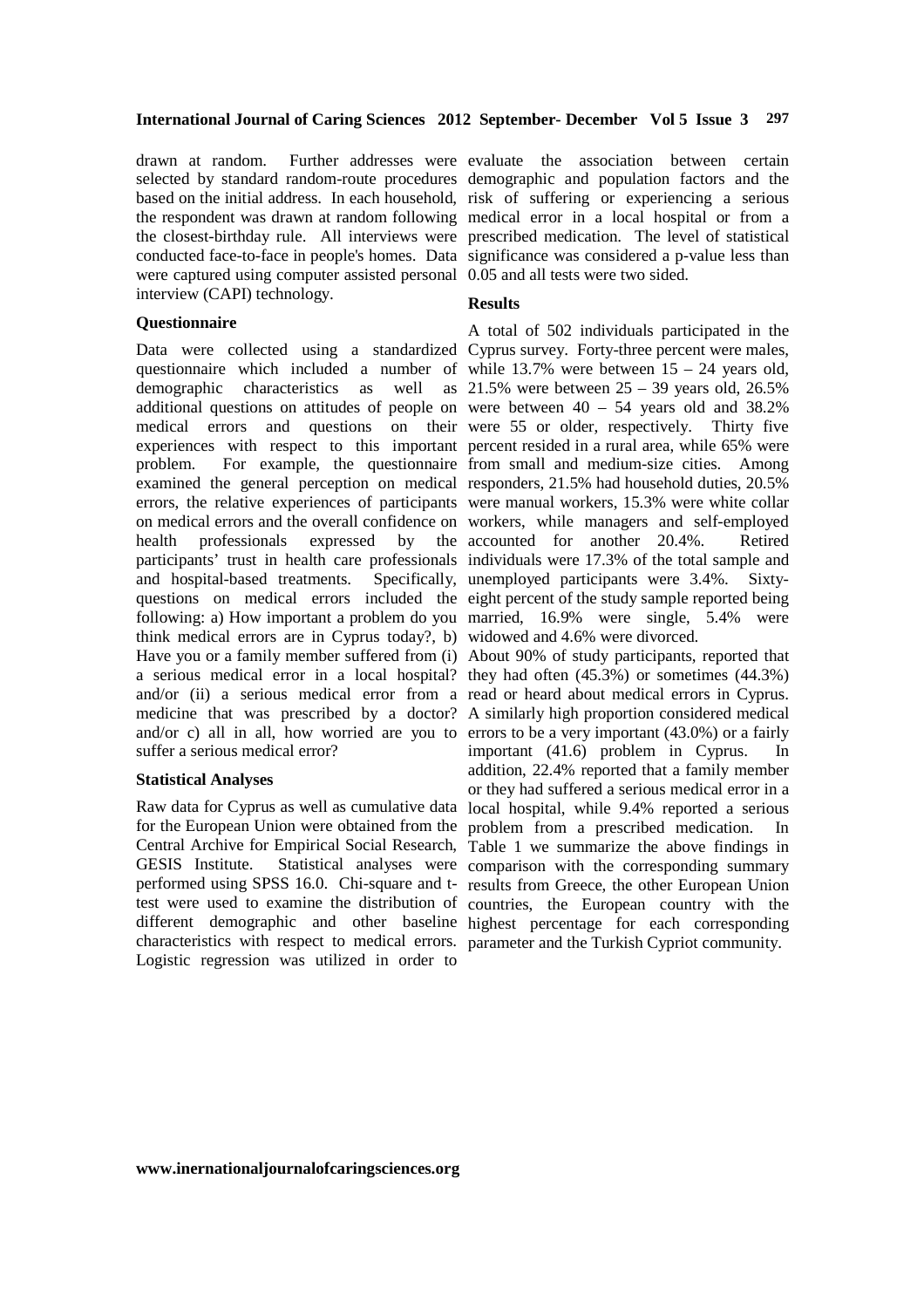| Table 1: Perceptions / Experiences of Europeans on Medical Errors                             |                   |            |        |                              |
|-----------------------------------------------------------------------------------------------|-------------------|------------|--------|------------------------------|
|                                                                                               | European          | Cyprus     | Greece | <b>European Country with</b> |
| Question                                                                                      | <b>Union (25)</b> | %          | %      | the Highest                  |
|                                                                                               | %                 |            |        | Percentage (%)               |
| How often have you read or heard about                                                        |                   |            |        |                              |
| medical errors?                                                                               |                   |            |        |                              |
| Often                                                                                         | 34                | 45 (35)*   | 61     | Greece (61)                  |
| <b>Sometimes</b>                                                                              | 44                | 44 (36)*   | 29     | Netherlands (56)             |
| How important medical errors are in your                                                      |                   |            |        |                              |
| country?                                                                                      |                   |            |        |                              |
| Very important                                                                                | 38                | 45 (42)*   | 52     | Italy $(61)$                 |
| <b>Fairly important</b>                                                                       | 40                | 40 (25)*   | 35     | Netherlands (51)             |
| How worried about serious medical errors                                                      |                   |            |        |                              |
| are you?                                                                                      |                   |            |        |                              |
| Very worried                                                                                  | 10                | $22(29)$ * | 22     | Lithuania (27)               |
| <b>Fairly worried</b>                                                                         | 30                | 31 (25)*   | 49     | Greece (49)                  |
| How worried are you about serious medical                                                     |                   |            |        |                              |
| errors for hospital patients?                                                                 |                   |            |        |                              |
| Very worried                                                                                  | 12                | $31(28)^*$ | 28     | Cyprus (31)                  |
| <b>Fairly worried</b>                                                                         | 36                | 35 (26)*   | 47     | Italy $(52)$                 |
| Have you or a family member suffered a                                                        |                   |            |        |                              |
| serious medical error in a local hospital?                                                    | 18                | $22(20)^*$ | 13     | Latvia (32)                  |
| (yes)                                                                                         |                   |            |        |                              |
| Have you or a family member suffered a                                                        |                   |            |        |                              |
| serious medical error from a medicine                                                         | 11                | $9(16)^*$  | 9      | Latvia (23)                  |
| prescribed by a doctor? (yes)                                                                 |                   |            |        |                              |
|                                                                                               |                   |            |        |                              |
| (x)* Parentheses represent the percentage reported by the Turkish Cypriot Community in Cyprus |                   |            |        |                              |

**Table 2: Reported Parameters of Medical Errors by different demographic variables in Cyprus** 

| Demographic           | How important      |                         |                         | All in all how worried |
|-----------------------|--------------------|-------------------------|-------------------------|------------------------|
| variables             | problem medical    | <b>Reported Medical</b> | <b>Reported Medical</b> | are you that you will  |
|                       | errors are in your | Error suffered at a     | Error suffered from a   | suffer a serious       |
|                       | Country (very and  | local hospital          | prescribed medicine     | medical error          |
|                       | fairly important   | (Yes)                   | (Yes)                   | (very and fairly       |
|                       | problem)           | $(\%)$                  | $(\%)$                  | worried)               |
|                       | (%)                |                         |                         | (%)                    |
| Age                   |                    |                         |                         |                        |
| $15 - 24$ years       | 89.7               | 11.6                    | 4.4                     | 48.5                   |
| $25 - 39$ years       | 85.2               | 29.9                    | 14.0                    | 57.0                   |
| $40 - 54$ years       | 88.0               | 23.3                    | 9.8                     | 56.1                   |
| 55+ years             | $80.1 +$           | $21.4*$                 | 8.4                     | 54.2                   |
| Gender                |                    |                         |                         |                        |
| Male                  | 80.0               | 23.3                    | 9.4                     | 45.7                   |
| Female                | $88.1 +$           | 21.7                    | 9.4                     | $60.9*$                |
| <b>Residence</b>      |                    |                         |                         |                        |
| Rural                 | 85.3               | 28.1                    | 14.0                    | 52.8                   |
| Urban                 | 84.3               | 19.2                    | $6.9 +$                 | 55.5                   |
| <b>Education</b>      |                    |                         |                         |                        |
| 15                    | 85.0               | 25.1                    | 9.0                     | 55.1                   |
| $16 - 19$             | 83.6               | 21.5                    | 11.3                    | 58.6                   |
| $20 +$                | 80.8               | 23.9                    | 8.0                     | 52.3                   |
| <b>Still studying</b> | 93.6               | 14.6                    | 6.4                     | 39.6                   |
| No full-time ed.      | 100.0              | 0.0                     | 0.0                     | 66.6                   |

**\* p < 0.05, † p < 0.01** 

## **www.inernationaljournalofcaringsciences.org**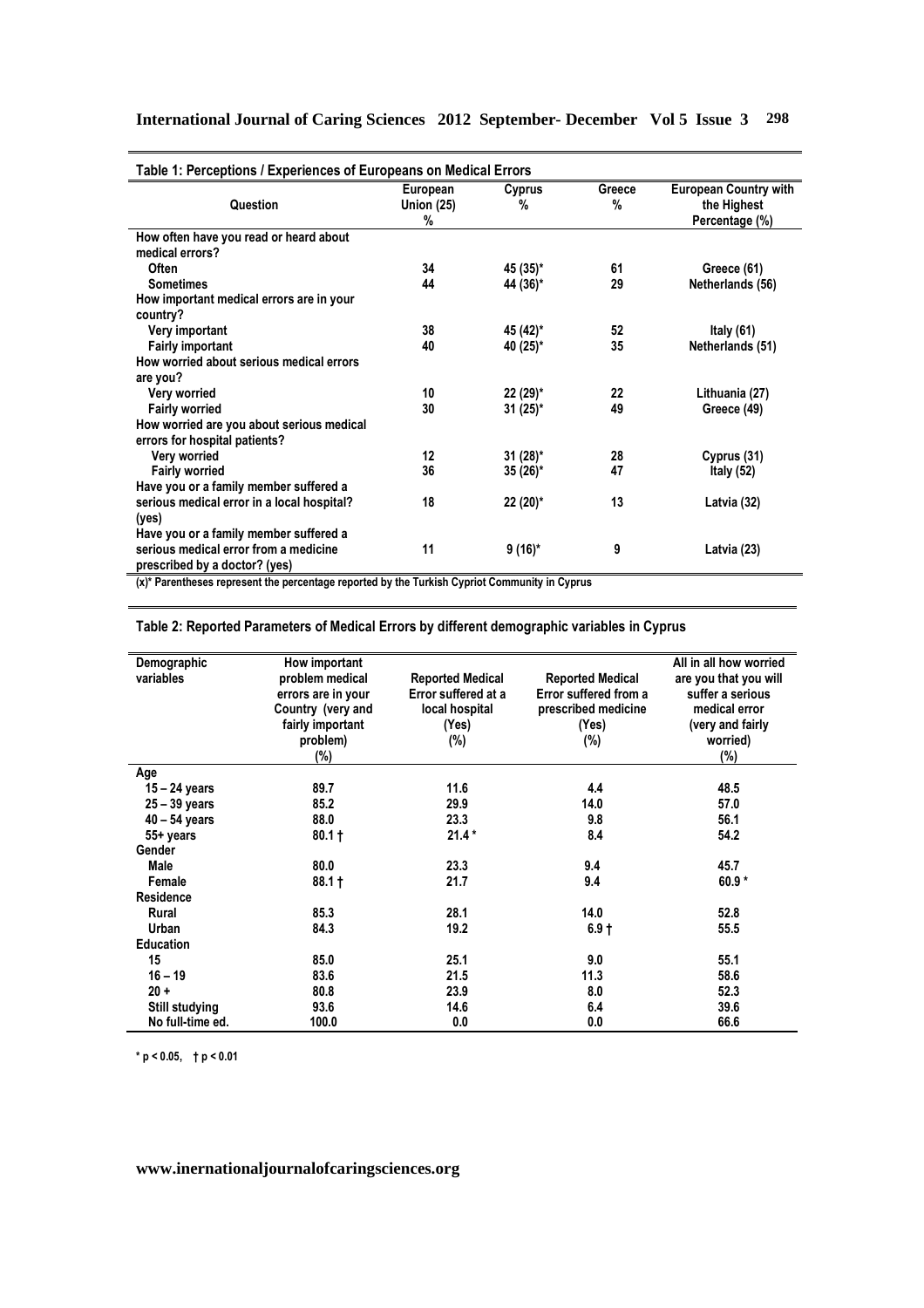#### **\* Dependent variable**

| <b>Variables</b>   | Suffered a serious medical error<br>in a local hospital * | Suffered a serious problem<br>from a prescribed Medicine* |
|--------------------|-----------------------------------------------------------|-----------------------------------------------------------|
|                    | Odds Ratio (95% CI) [p-value]                             | Odds Ratio (95% CI) [p-value]                             |
| Age                | $1.0 (0.98 - 1.01) [0.70]$                                | $0.98(0.96 - 1.01)[0.26]$                                 |
| Gender (females)   | $0.96(0.59 - 1.58)[0.88]$                                 | $1.12(0.55 - 2.27)[0.75]$                                 |
| Age left education | $0.98(0.93 - 1.03)[0.37]$                                 | $0.99(0.93 - 1.05)[0.78]$                                 |
| Residence (rural)  | $1.55(0.99 - 2.42)[0.054]$                                | $2.25(1.19 - 4.24)[0.01]$                                 |
| Occupation         |                                                           |                                                           |
| <b>Manual</b>      | $1.23(0.67 - 2.27)[0.50]$                                 | $1.27(0.52 - 3.12)[0.60]$                                 |
| House              | $1.42(0.70 - 2.87)[0.32]$                                 | $1.19(0.45 - 3.20)[0.72]$                                 |
| <b>Unemployed</b>  | $1.87(0.50 - 6.98)[0.35]$                                 | $2.33(0.28 - 19.25)[0.43]$                                |
| <b>Retired</b>     | $1.24(0.54 - 2.81)[0.61]$                                 | $0.49(0.16 - 1.56)[0.23]$                                 |
| <b>Students</b>    | $3.44(0.83 - 14.30)[0.08]$                                | $2.91(0.44 - 19.16)[0.27]$                                |

different demographic variables with respect to  $-2.71$ ),  $p = 0.009$  compared to men. medical errors. It is notable that there were **Discussion**  statistically significant differences in the demographic variables regarding different A relatively small number of studies have been logistic regression, we examined medication (Table 3).

7.46),  $p < 0.001$ ] and were almost three times countries. serious medical error at a local hospital  $[OR = errors]$ 1.82 (95% CI 1.17 – 2.83),  $p = 0.008$ , or from regression analyses, place of residence (rural

In Table 2 we present the distribution of a prescribed medicine  $[OR = 1.76 (95\% CI 1.15$ 

medical error parameters. Furthermore, using reported on the problem of medical errors at the relationship between different characteristics Eurobarometer survey represents the first and the risk of suffering a serious medical error coordinated effort to obtain relevant data on this in a local hospital or from a prescribed important field across Europe. To our Finally, we examined the level of worry about medical errors in Cyprus. Our study showed medical errors in association with previous that about one in five Greek or Turkish experiences. After adjusting for age, gender, Cypriots reported having suffered themselves or residence, educational level and occupation, we a family member from a serious medical error found that participants were four and a half at a local hospital. Furthermore, about one in times more worried about medical errors if they three Cypriots were very worried about serious had previously suffered a serious medical error medical errors for hospitalized patients and the at a local hospital  $[OR = 4.48 (95\% CI 2.68 - percentage was the highest among all European$ more worried if they had suffered a serious significant differences between males and medical error from a prescribed medicine [OR females, different age categories, and  $= 2.86$  (95% CI 1.41 – 5.81),  $p = 0.004$ ]. In comparisons of citizens residing in rural and both multivariable logistic regression models, urban areas with respect to being worried about, women were more worried about suffering a and/or having suffered from serious medical European Union level and the special knowledge, this is also the first report on We also found statistically However, in multivariable logistic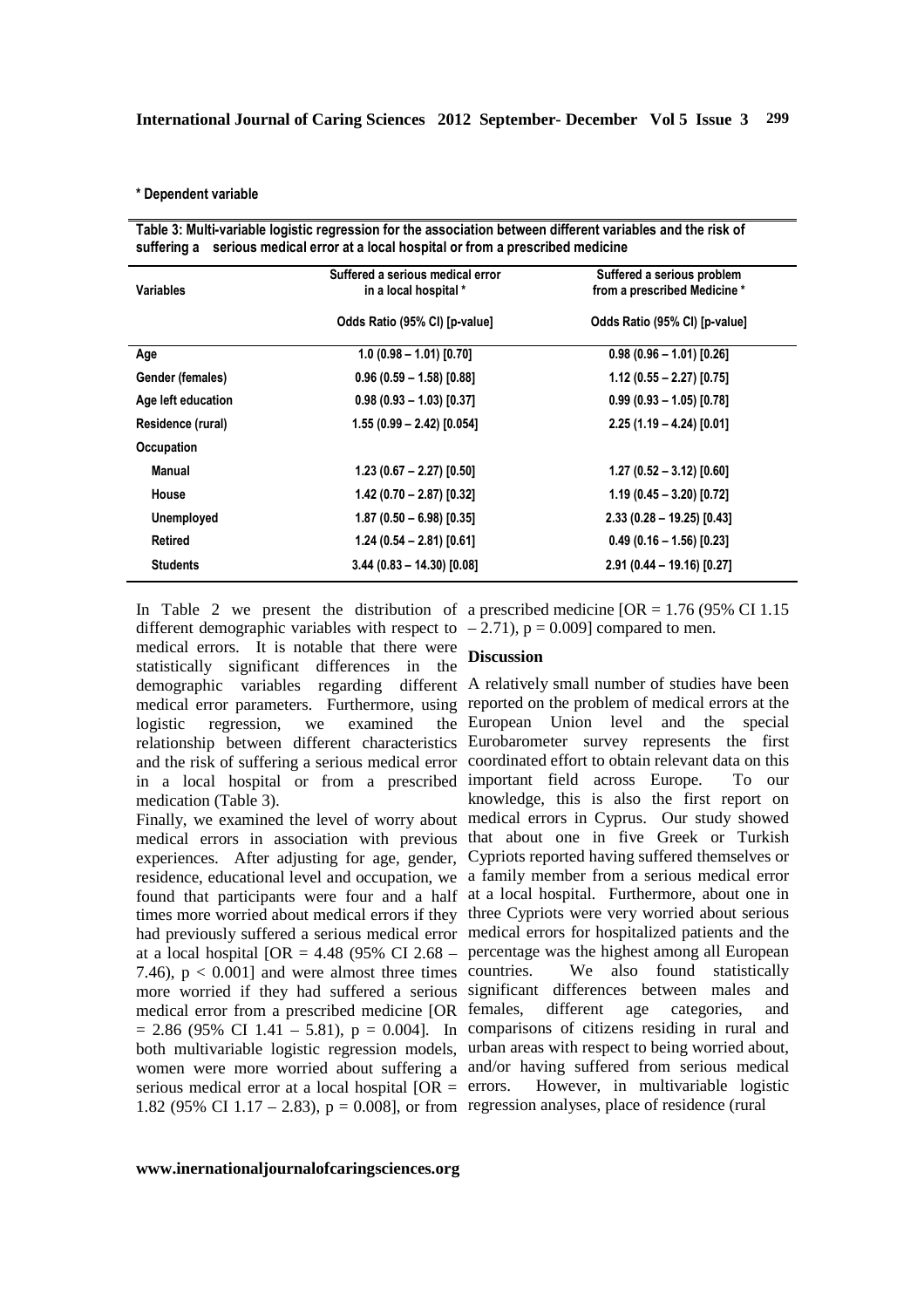versus urban) was the only parameter that local hospital or from a prescribed medicine. retained statistical significance after adjusting However, the findings of our study should be for age, gender, education, and occupation. viewed with caution since they depend on Finally, as expected, we found that having individual reports from a survey, and they lack experienced a serious medical error at a local independent verification. Perhaps future efforts hospital or from a prescribed medicine was a should utilize other independent sources of strong predictor for being worried of future information on medical errors such as court adverse events.

Our findings suggest that the problem of errors in the public and private health sector as medical errors in Cyprus as well as in Europe is well as hospital records in order to approach the measurable and significant not only in numbers real picture. Another limitation of our study is but also in severity as it is reflected on the the fact that the questionnaire used across percentage of residents reporting being worried Europe may not be appropriate in capturing about medical errors for themselves and for cultural differences thereby limiting the ability hospitalized patients. Similarly, it should be to compare the results in an unbiased way. noted that survey participants have also rated Furthermore, we are not aware whether there the importance of this problem at relatively was a major medical error highlighted in high percentages. Data from Table 1 show that newspapers and public media during the period countries from the North and South Europe are of the survey administration in Cyprus (2005) both listed in the highest percentage column for that might have influenced the reported different variables, suggesting that the problem findings. Finally, our study is based on crossof medical errors is significant across Europe sectional data and therefore suffers from the and transcends traditional boundaries from associated limitations of its design limiting our South to North and East to West. Furthermore, ability to comment on causative relationships. data on medical errors reported from Greece are In conclusion, we believe that our study very close to the percentages found in Cyprus, provides significant information on the problem most likely reflecting the cultural similarities of medical errors in Cyprus in comparison with and perhaps a similar level of health care other European Countries and verifies that such quality delivered. Another important a problem warrants focused and continuous observation is that people in both Greece and attention from the medical community and the Cyprus report higher percentages as compared society at large in Cyprus and in Europe. We to the European average, at almost all believe that our study highlights the importance parameters examined; a finding which requires of such a problem in Cyprus and thereby careful consideration and analysis. Independent requires the development of appropriate and of the percentage-wise problem of medical comprehensive policies, [ACEP, 2010] systems errors on a population level, the issue of a fatal and processes to manage such a problem as or non-fatal medical error for a particular well as suggests the need for educating health family extends beyond the financial care professionals to actively engage in the compensation and could not be assessed only improvement of patient safety. [Legido-Quigley on a monetary, technical or legal basis [Lynch, et al.,2008; Firth-Cozens, 2004] Such an 2010; Fuller et al., 2009]. Such an issue needs approach is likely to enhance the public to be taken into account in every effort to confidence to the current health care system and improve the quality of care not only from the improve the communication between patients health professionals' part but also from the and health care professionals aiming at an patient – sufferer's perspective [Friele et al., overall goal of a better and ever improving 2008].

Our study is the first to report and compare around the world. attitudes and beliefs of Greek and Turkish Cypriots on medical errors, as well as provide a **Acknowledgements**  gross estimate of the percentage of patients We would like to thank Mr Meinhard Moschner

cases and financial expenses related to medical

medical care in Cyprus, across Europe and

reporting experiences from medical errors at a for his valuable help in obtaining the